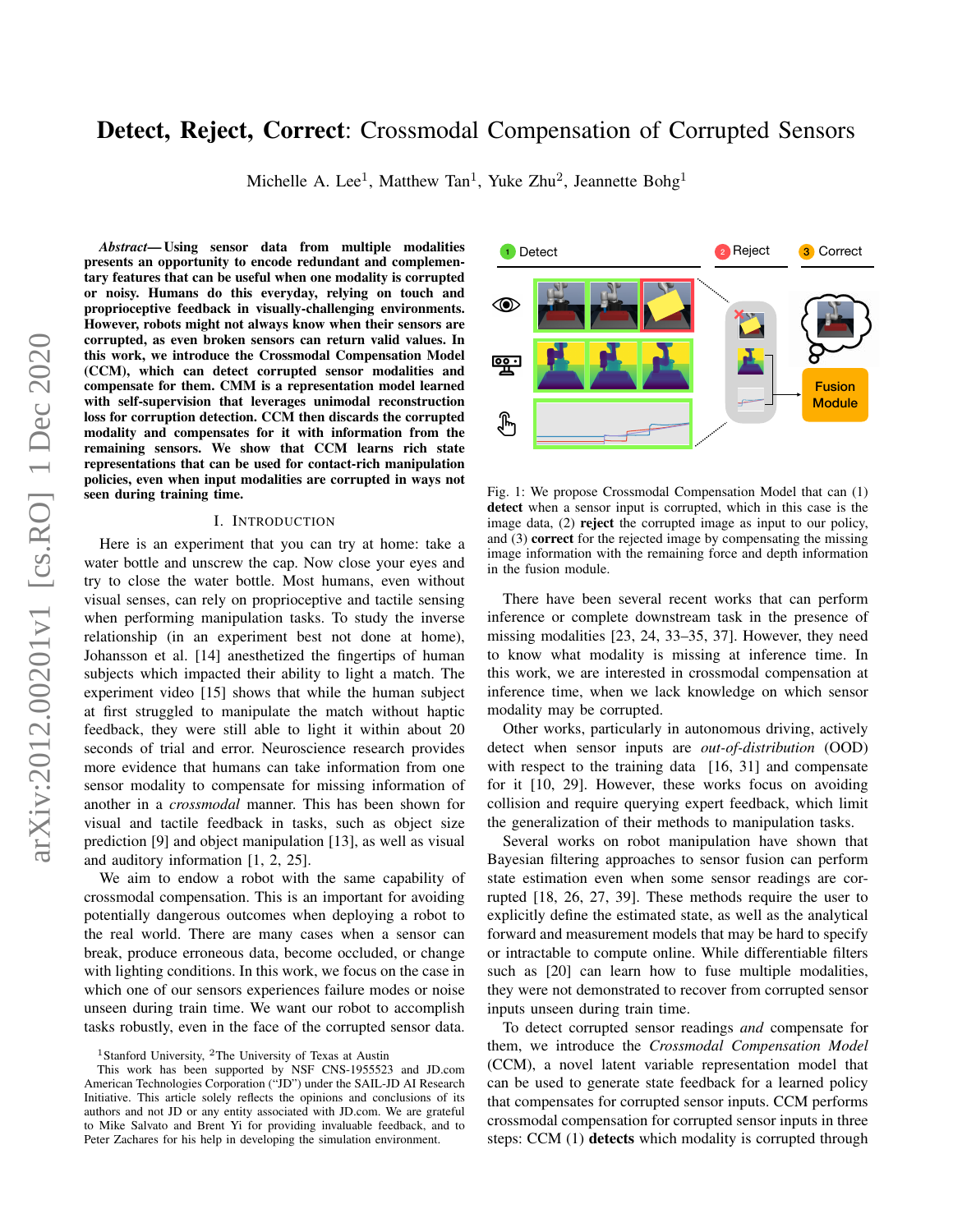

Fig. 2: CCM is a multimodal latent representation model that takes RGB image, depth, force, and robot proprioception data as inputs, and jointly trains to reconstruct the input modalities as well as to predict self-supervised objectives used in [19]. Additionally, we learn a latent distance objective: during training, we drop a random input modality and learn to reduce the L2 distance between our compensated latent representation  $z'_{mult}$  and the full modality representation  $z_{mult}$ .

out-of-distribution detection, (2) rejects and discards the corrupted sensor reading, and (3) corrects for the discarded modality with information from the remaining modalities. By learning to reconstruct each input modality, CCM compares unimodal reconstruction results with the sensor inputs to identify the corrupted sensor. CCM jointly learns this reconstruction objective with self-supervised objectives introduced in [19] that were shown to be crucial for learning a rich representation that lends itself to control. CCM learns to perform crossmodal compensation by minimizing the distance between a representation generated with dropped modalities and the representation generated with full modalities. CCM is robust to corrupted sensor readings, and, by correcting for them, generates rich state representations that can be used for contact-rich manipulation policies.

# II. RELATED WORK

Multimodal Representation Learning. The complementary nature of heterogeneous sensor modalities holds the promise of providing more informative feedback for solving perception and manipulation tasks than uni-modal approaches. Several works have combined visual and tactile information for object tracking [18, 27, 39], shape completion [36], grasp assessment [4, 7, 11, 32], and scene understanding [5, 6]. Many of these multimodal approaches are trained through a classification objective for inference tasks [4, 7, 11, 38]. In prior works [19, 21], we proposed a self-supervised approach to learn multimodal representations that were used as policy inputs, but do not explicitly use the multimodal information to compensate for corrupted sensor readings. In this work, we leverage similar architectures and self-supervised objectives from [21] to train our representations.

Missing Modality Representations. While many works have shown that using multimodal data sources can improve the robustness and accuracy of an inference task [3, 19, 30, 35, 37, 40], the multimodal data source can sometimes be noisy or incomplete. Motivated by this, previous works have tackled the problem of noisy or missing modalities by

learning explicit crossmodal models or robust joint representations.

One approach to handle missing modalities is to explicitly predict how to transfer from one modality to another. [23, 33] use deep generative models to predict between raw vision and touch. Other works, such as [24, 34, 35, 37], drop modalities during train time to reconstruct the missing modality, perform inference, or both.

To account for the missing modalities during training, Tsai et al. [35] learns a new model for each missing modality. On the other hand, Wu et al. [37] and Tan et al. [34] use a variational product-of-experts (PoE) approach to recover the joint representation when inputs are missing, eliminating the need to parameterize new models. Our work uses the PoE approach similar to [37]. All recent work on compensating missing modalities assume to know which modality is missing, which is not always the case. In contrast, our approach both detects and compensates for missing modalities.

Out of Distribution Detection. Detecting OOD inputs in control tasks can prevent catastrophic failure in robots. While many works detect OOD data with deep neural networkbased architectures [10, 16, 29, 31], none of these work look at using crossmodal compensation for OOD data. In this work, we follow [31] and train a variational autoencoder, using the reconstruction error at test time to detect when a single modality is OOD. There is a vast amount of literature relating to OOD detection, and we refer the reader to this survey paper [8] for more information.

#### III. PROBLEM STATEMENT

Our goal is to learn to perform a manipulation tasks even with corrupted sensor readings. Our algorithm learns the manipulation task with multiple modalities as input, and uses data from the un-corrupted sensor modalities to compensate for the corrupted ones. We model the manipulation task as a finite-horizon, discounted Markov Decision Process (MDP)  $M$ , with a state space S, an action space  $A$ , state transition dynamics  $\mathcal{T} : \mathcal{S} \times \mathcal{A} \rightarrow \mathcal{S}$ , an initial state distribution  $\rho_0$ , a reward function  $r : \mathcal{S} \times \mathcal{A} \rightarrow R$ , horizon T, and discount factor  $\gamma \in (0, 1]$ . To determine an optimal policy  $\pi$ , we want to maximize the expected discounted reward  $E_{\pi}\left[\sum_{t=0}^{T-1}\gamma^t r(s_t,\mathbf{a}_t)\right]$ .

We represent the policy by a neural network with parameters  $\theta_{\pi}$  that are learned as described in Sec. [IV-D.](#page-3-0) A is defined over continuously-valued 3D displacements  $\Delta x$ in Cartesian space.  $S$  is defined by the low-dimensional latent representation  $z_{mult} = f(o_1, o_2, ... o_n)$  inferred from multimodal sensory inputs  $o_i$  through an encoder f. This encoder is a neural network parameterized by  $\psi_s$ 

In this work, we are interested in cases when the robot is receiving corrupted sensor readings during policy rollout at test time. We describe how our model compensates for corrupted sensor readings below.

#### IV. METHOD OVERVIEW

Our proposed model, CCM, attempts to detect and compensate for corrupted sensor readings at the representation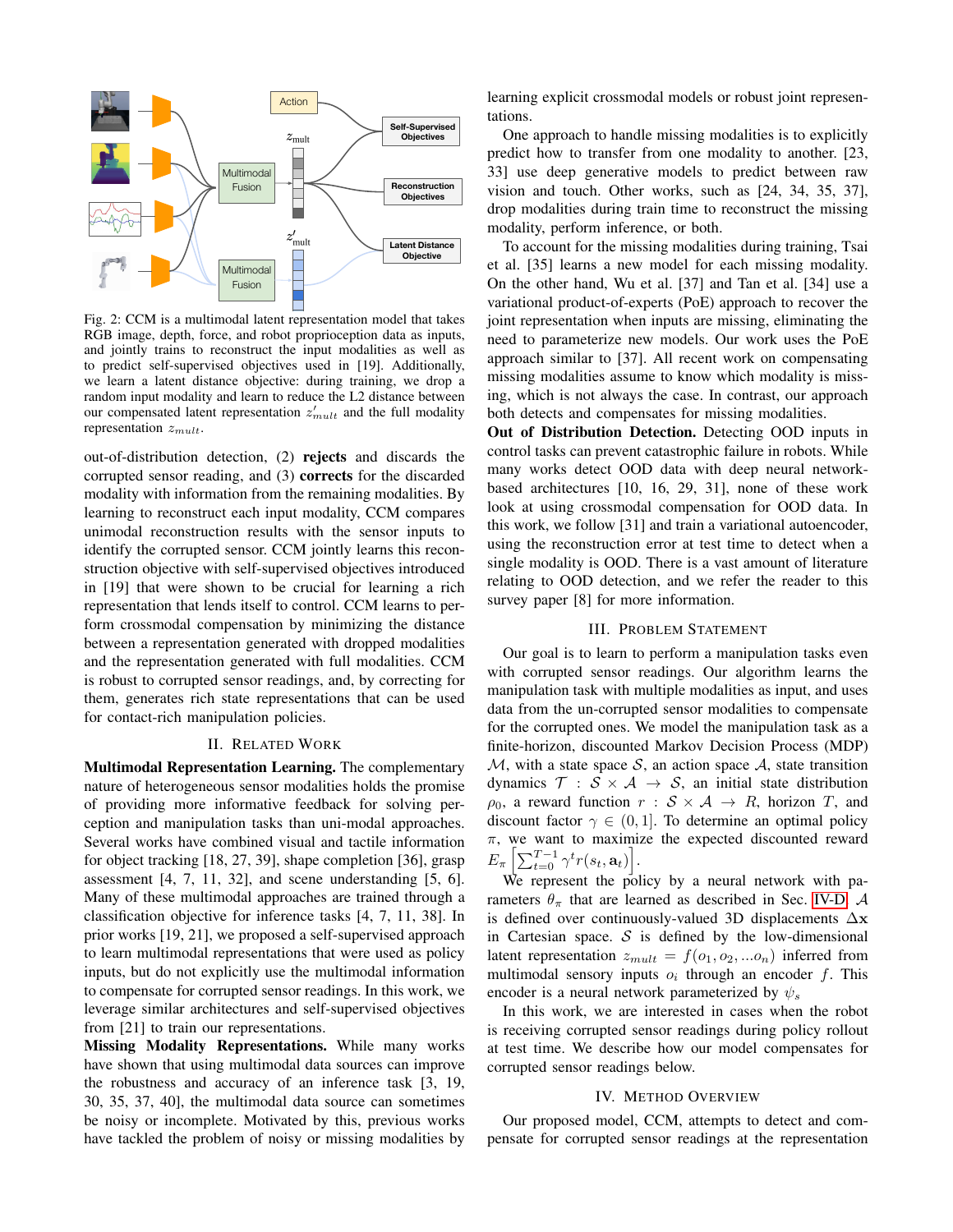level. CCM is a multimodal latent variable model that encodes heterogeneous inputs into a multimodal representation  $z_{mult}$  using a variational PoE approach [37]. We jointly train modality reconstruction, self-supervised objectives, and a latent distance objective to learn useful representations.

To compensate for the corrupted sensor reading  $o'_i$ , the representation model first detects which sensor is corrupted (see Sec. [IV-B\)](#page-2-0). Then, the representation model removes the corrupted input and performs crossmodal compensation, i.e. inferring a compensated latent representation  $z_t$ that is close to  $z_{mult}$  (fully modality latent representation):  $f(o_1, o_2, ... o'_i, ... o_n) = \hat{z}'_{mult} \approx z_{mult}$  (see Sec. [IV-C\)](#page-3-1).

# *A. Multimodal Representation Model*

CCM is a multimodal latent variable model trained with self-supervision. Our model encodes 4 types of data: RGB images( $o_{RGB}$ ), depth images ( $o_{depth}$ ) from a fixed RGB-D camera, haptic feedback from a wrist-mounted force-torque (F/T) sensor ( $o_{force}$ ), and end-effector position, and linear velocity  $(o_{prop})$ . Information from each modality is then fused into a single multimodal latent representation  $z_{mult}$ .

We use the same modality specific encoders as our prior work [19] to capture domain-specific features, except for our force encoder, as we found that using a convolution-based architecture helps with force reconstruction. We take the last 32 readings from a F/T sensor as a one-channel  $(1 \times 32 \times 6)$ input into a 5-layer two-dimensional CNN. We add a single fully-connected layer to the end of each modality encoder to map into a  $2 \times d$ -dimensional variational parameter vector with  $d = 128$  as in [19].

We assume that each modality is conditionally independent given the fused multimodal latent variable representation  $z_{mult}$ . Each modality encoder maps to a multivariate isotropic Gaussian parametrized by  $z_m = {\mu_m, \sigma_m}$  which is then fused using a PoE approach [37]. The resulting multivariate Gaussian distribution of the multimodal latent space will have mean  $\sigma_j^2 = (\sum_{i=1}^{n+1} \sigma_{ij}^2)^{-1}$  and variance  $\mu_j = (\sum_{i=1}^{n+1} \mu_{ij} \sigma_{ij}^2)(\sum_{i=1}^{n+1} \sigma_{ij}^2)^{-1}$ , where *n* is the number of modalities,  $\mu_j$  and  $\sigma_j^2$  are the variational parameters of the  $j$ -th dimension. We also add an isotropic multivariate Gaussian prior as an additional expert.

Following [19], we train our model using a variational objective by minimizing the Evidence of Lower BOund (ELBO) over our dataset  $D = \{ \{o_i, y_i, a_i\} | i = 1...n \}$ with observations, o, labels for self-supervised objectives, y, and actions,  $a: \mathcal{L}_i(\theta_s, \phi_s) = E_{q_{\phi_s}(\mathbf{z}|\mathcal{D}_i)}[\log p_{\theta_s}(\mathcal{D}_i|\mathbf{z})]$  –  $KL[q_{\phi_s}(\mathbf{z}|\mathcal{D}_i)||p(\mathbf{z})]$ . We model the approximate posterior  $q_{\phi_s}(z|o_i)$  as a neural network encoder parameterized by  $\phi_s$ . We model the likelihood  $p_{\theta_s}(o_i, y_i, a_i | z)$  with a decoder neural network, parameterized by  $\theta_s$ .

Decoder Architectures In this work, our model jointly optimizes self-supervised objectives and reconstruction objectives. For the self-supervised objectives, our model learns to predict action-conditional optical flow, next-step endeffector pose, whether the end-effector will be in contact at the next time step, and whether the input modalities are paired. The decoder architectures for these four selfsupervised objectives are described in [19]. We also learn to reconstruct our input modalities, commonly used for representation learning [22]. Models that learn to reconstruct their inputs can also be used for out-of-distribution detection [8], which we use for detecting when an input modality is corrupted during test time.

The force decoder uses a 4-layer deconvolutional decoder for reconstruction. We found it difficult to reconstruct the small and often noisy torques from the force/torque sensor, so our force decoder only reconstructs 3-dimensions forces.

For reconstructing the RGB and depth image from the the multimodal vector  $z_{mult}$ , we use a 5-layer deconvolutional decoder for each modality. To encourage our network to learn reconstruction of the robot interacting with the environment (instead of the static background), we take the boolean sum of the robot in image-space throughout the entire dataset to create a mask. At the end of each of our 5-layer depth and image decoders, one deconvolution layer reconstructs the entire image or depth data and another deconvolution layer reconstructs the image or depth data in the masked region. We find that learning to reconstruct both the masked and complete image/depth helps with learning speed and stability. Missing Modality Training Objective CCM learns to perform modality compensation by dropping one of the 3 modalities  $\{o_{RGB}, o_{Force}, o_{Depth}\}$  at each training step (we assume  $o_{prop}$  is always present). The latent representation with missing modality is referred to as as  $z'_{mult}$ .

We encourage  $z'_{mult}$  to be close to our full modality representation  $z_{mult}$ , so a policy trained on  $z_{mult}$  can take z 0 mult as input. We encourage this by introducing a *latent distance loss* between them. Our full objective then becomes  $ELBO(o_i, y_i, a_i) + ||z_{mult} - z'_{mult}||_2^2.$ 

#### <span id="page-2-0"></span>*B. Out-Of-Distribution Detection*

Similar to [31], we use reconstruction error (L2 distance between input and its reconstruction) to detect input that is out-of-distribution and therefore deemed to come from a corrupted sensor. For some observed modality  $o_m \in$  $\{o_{RGB}, o_{Depth}, o_{Force}\}\$ , we assume that the multimodal model the reconstruction error will be large when the model reconstructs inputs that are OOD from training data. We can threshold the reconstruction error as a method of predicting OOD inputs. For each modality, we choose the thresholds with the best Area Under the Receiver Operating Characteristic Curve (AUROC) performance for detecting corruption in the validation dataset. For the reconstructed F/T data, we threshold the reconstruction error on each of the 3 dimensions and consider the modality an outlier when 2 or more of the dimensions are out-of-distribution. Since we are using a multimodal representation, corruption in one modality may affect reconstruction in another modality leading to the detection of more than one corrupted modality. We handle this ambiguity by selecting the modality with the largest standard deviation away from the mean reconstruction error for that modality in the training set. We found these hyperparameters to be robust in our experiments.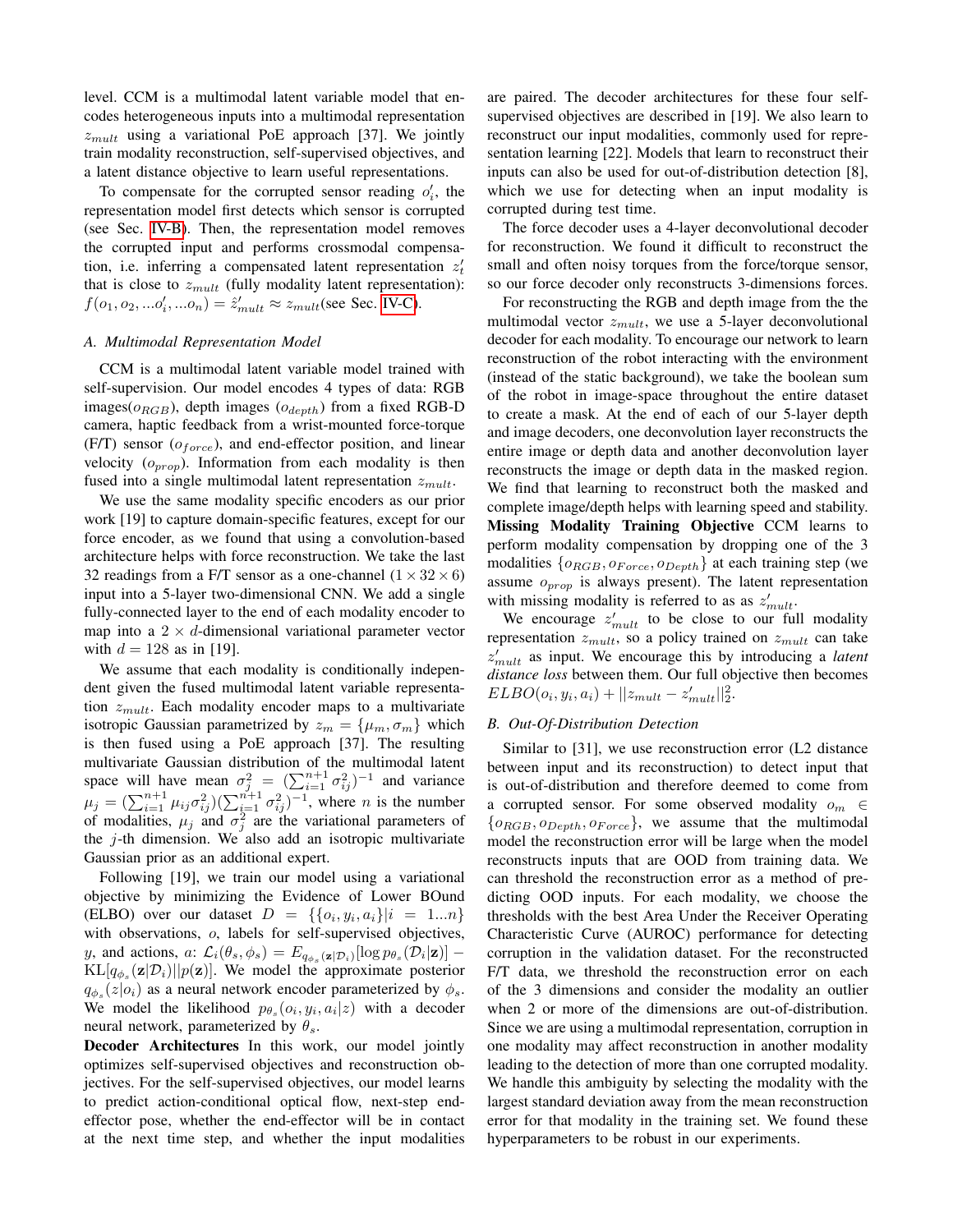<span id="page-3-2"></span>

Fig. 3: Examples of the ground truth data and various kinds of corrupted inputs (from the top and left to right): RGB occlusion, RGB rotations, RGB lighting change, depth rotation, depth box occlusion, blackout force, and force noise.

# <span id="page-3-1"></span>*C. Crossmodal Compensation*

Following the detection of the corrupted input with OOD detection, we leverage the cross-modal relationships in our model to compensate for the corrupted input. Our approach does not make any assumptions about the nature of the modality corruption. We take the conservative approach and assume that the information of the corrupted modality is too out-of-distribution from our training data and cannot be used.

We then treat the crossmodal compensation problem as a missing modality problem. Since our representation model is trained with missing modalities, we can simply drop the corrupted modality and use the recalculated multimodal representation  $z'_{mult}$  as a proxy for  $z_{mult}$ , as seen in Fig. [1.](#page-0-0)

For the context of this study, we detect and compensate corrupted sensor readings from one of the three input modalities, namely RGB images, force, and depth.

## <span id="page-3-0"></span>*D. Policy Learning*

Our final goal is to equip a robot with a policy for performing contact-rich manipulation tasks that leverages our latent multimodal representation. We use our latent multimodal representation  $z_{mult}$  as state input to our policy. When there is a detected corrupted input, the policy takes the crossmodal compensated representation  $z'_{mult}$  as state input.

#### V. EXPERIMENTAL DESIGN

The primary goal of our experiments is to examine the effectiveness of our pipeline in detecting and compensating for corrupted inputs while retaining useful features for policy learning. Our experiments attempt to answer two main questions: 1) How well can we learn a manipulation task using the learned representation as input? 2) Can a policy trained with CCM handle corrupted sensor input?

To analyze how our model detects and compensates for corrupted sensor modalities, we additionally design experiments to answer the following questions: 3) Can we use reconstruction error to reliably detect corrupted sensor readings? 4) How close to the latent full-modality representation  $z_{mult}$  is the crossmodal compensated representation  $z'_{mult}$ ?

#### <span id="page-3-3"></span>*A. Experimental Setup.*

Peg Insertion Task We use a contact-rich peg insertion task as an experimental test-bed for our algorithm. We perform our robot experiments in simulation using the RoboSuite [28] platform with the Franka Panda robot, a 7-DoF torquecontrolled robot. Four sensor modalities are available in simulation, including proprioception, an RGB-D camera, and a force-torque sensor. The proprioceptive input is the endeffector pose as well as linear and angular velocity. RGB images and depth maps are recorded from a fixed camera pointed at the robot. Input images to our model are downsampled to  $128 \times 128$ . We use a square peg with size (1.4) x 1.4 x 7.5)cm and 1mm clearance in all directions. We use the shaped reward for peg insertion from [21].

Dataset Collection and Pre-processing. We apply standard pre-processing techniques for our RGB image and depth inputs by normalizing the data with the min and max values. We clip and normalize the range of F/T sensor data to the 97th percentile and 3rd percentile of the data for each of the 6 dimensions; there is minimal difference between a robot applying 30N of force and 100N of force for our task. We also weight samples in the dataset to ensure that there are sufficient samples of contact data during training. Finally, for the model to learn pairing, we use unpaired examples where the robot end-effectors are at least 6 centimeters apart from each other to make sure that the inputs are sufficiently different from one other.

Reinforcement Learning Algorithm and Architecture. After representation training, we freeze the representation model and use our latent representation as state input to our RL policy. We use a state-of-the-art model-free offpolicy RL algorithm, Soft Actor-Critic [12]. We use a 2 layer Tanh Gaussian policy that takes as input the 128 dimensional latent representation from our representation model, and produces 3D position displacement  $\Delta x$  of the robot end-effector. We adopt the shaped reward from [21] that encourages the peg to be close to the hole and insert. For simplicity, we refer to the policies trained with the CCM representation as CCM policies, and the representation model as simply CCM. We use the same format for our baselines.

Corrupted Sensor Inputs. We test our model in detecting and compensating for a variety of unimodal corrupted inputs after policy learning. To accomplish this, we design a wide range of sensor corruptions. For RGB images, we randomly insert black boxes around the robot, change the lighting, and perform in-plane image rotations. For depth inputs, we insert similar random occlusions, and transform the depth image with random in-plane rotations. For F/T inputs, we randomly set forces to 0 (which corresponds to the bottom third percentile of the representation training data) and random Gaussian noise with variances [0.5, 0.25, 0.1]. Examples of different kinds of corrupted inputs are shown in Figure [3.](#page-3-2)

Implementation Details. We train the representation model with the Adam optimizer [17] with a learning rate of 0.0001 and  $\beta$  values of (0.9, 0.999). The model is trained over 75 epochs with a batch size of 64. For policy learning, we train 3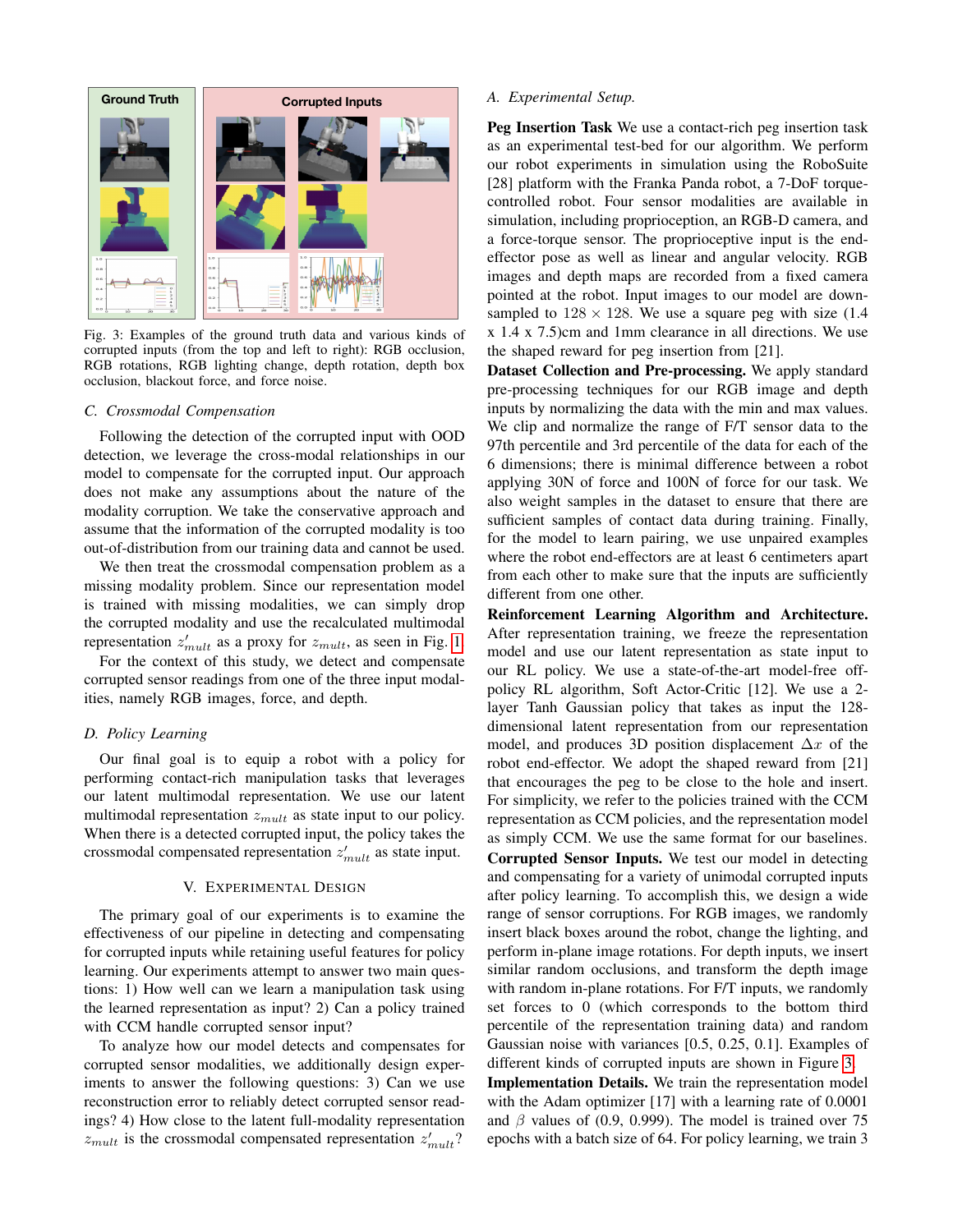<span id="page-4-0"></span>

| Model Name      | Normal Input |          | Corrupted Image | Corrupted Depth |           | Corrupted Force |           |
|-----------------|--------------|----------|-----------------|-----------------|-----------|-----------------|-----------|
|                 |              | Comp.    | Not Comp.       | Comp.           | Not Comp. | Comp.           | Not Comp. |
| CCM (Our Model) | 96.7%        | $80.7\%$ | 29.3%           | $82.0\%$        | 0.7%      | 78.0%           | 81.3%     |
| MFM             | 100.0%       | 8.7%     | 50.0%           | $0.7\%$         | 0.7%      | 57.3%           | 18.7%     |
| Recon CCM       | 81.3%        | 71.3%    | 69.3%           | 67.3%           | 2.0%      | 69.3%           | 72.0%     |
| SS CCM          | 43.3%        | 40.7%    | $6.0\%$         | $4.7\%$         | 2.0%      | 38.7%           | $30.0\%$  |
| CCM No Dist     | 99.3%        | $0.7\%$  | 28.0%           | $3.3\%$         | $0.0\%$   | 30.0%           | 22.0%     |
| CCM No Force    | 96.7%        | 78.7%    | 5.3%            | 44.7%           | 14.0%     | n/a             | n/a       |

TABLE I: The average success rates for our policies. We train 3 policies per model, and evaluate 50 trials per each policy with: normal inputs, corrupted but compensated inputs (Comp.), and corrupted but not compensated inputs (Not Comp.). We see that while MFM had the highest task success rates when given normal inputs, our proposed model, CCM, outperformed all other baselines when compensating for corrupted modality inputs. Not Comp. is given as comparison to see how policies perform when no compensation occurs.

random seeds per representation model, for 750,000 training steps. Each episode horizon is 200 steps.

Evaluation Metrics. We evaluate our algorithm's ability to compensate for corrupted inputs by reporting the success rate of our trained policies when given corrupted depth, image, and force readings. We also report the task success rate of our trained policies when given normal inputs.

## *B. Baselines*

We choose to compare CCM with the Multimodal Factorized Model (MFM), another multimodal representation model that deals with missing modalities [35]. MFM uses Wasserstein Autoencoders (instead of a variational version) to learn a factorized multimodal representation, one for reconstruction objectives and one for self-supervised objectives, and explicitly parameterizes each missing modality model with neural networks. Although MFM was not introduced as a representation model for policy learning and does not perform OOD detection, we include it as part of our baseline model and implement the same corrupted sensor detection algorithm as CCM.

Our model architecture is similar to the Multimodal Variational Autoencoder (MVAE) [37], but with two key differences: we train with additional self-supervised and latent distance losses. Instead of considering MVAE as a baseline, we evaluate how the different components of CCM contribute to its success with an ablation study.

# *C. Ablation Study*

A full CCM model learns a representation with selfsupervised, reconstruction, and latent distance objectives. We propose the following ablation baselines:

- 1) Recon CCM: CCM trained with reconstruction and latent distance objective.
- 2) SS CCM: CCM trained with self-supervised and latent distance objectives. We use Recon CCM for corrupted sensor detection.
- 3) CCM No Dist: CCM trained with self-supervised and reconstruction objectives only.
- 4) CCM No Force: CCM trained with zeroed out forces during representation and policy learning.

#### VI. EXPERIMENTAL RESULTS AND DISCUSSION

# *A. Policy Learning for Contact-rich Tasks*

We report the learning curves of our policies for the peg insertion task in Fig. [4a.](#page-5-0) To evaluate the success rate of peg insertion given normal inputs, we evaluate every learned policy 50 times, and report for each model the average policy success rate in Table [I](#page-4-0) (see Normal Input column).

The MFM policies are able to learn the task faster, and had a 100% success rate given normal inputs, compared to CCM policies' 96.7% success rate. By factorizing the selfsupervised and reconstruction models and learning a new neural network model for each missing modality, MFM has a more complex model architecture than CCM and more parameters (7.7 million compared to 5.6 million), which might explain its success in learning the task.

For our ablation study, we see that CCM No Dist policies also learned as fast as the MFM policies, and achieved a 99.3% success rate. In comparison, SS CCM and Recon CCM policies had high variances among its learned policies, and had low average task success rates of 43.3% and 81.3% respectively. CCM policies' better performance suggests that learning both self-supervised and reconstruction objectives helps to learn a more successful representation for policy learning. On the other hand, the success of CM No Dist policies suggests that learning the latent distance objective negatively affects the representation's efficacy as state representation for controls. One possible explanation is that when we drop a modality during training, the distance objective encourages the latent representation to only learn features that can be crossmodally compensated by the other modalities, which serves as a kind of regularization. However, we only observe a small 2.6% difference in task success between CCM and CCM No Dist.

#### *B. Compensation of Corrupted Inputs*

We evaluate each learned policy 50 times for corrupted force, image, and depth inputs. For each type of corrupted modality, we randomly choose a type of sensor corruption associated with the modality (described in Sec. [V-A](#page-3-3) and Fig. [3\)](#page-3-2) at every step of the policy rollout. The task success rates can be found in Table [I.](#page-4-0) We also report the average success rate when sensor inputs are corrupted but not compensated for.

The MFM policies struggled with compensating corrupted inputs, especially for image and depth data, in which the success rates dropped from 100% to 8.7% and 0.7% respectively.

CCM No Dist policy success rates also dropped drastically when given corrupted inputs. This is expected, because CCM No Dist is not trained to map the compensated  $z'_{mult}$  to the full modality  $z_{mult}$ . Thus, the policies receive very different state feedback at test time with corrupted input compared to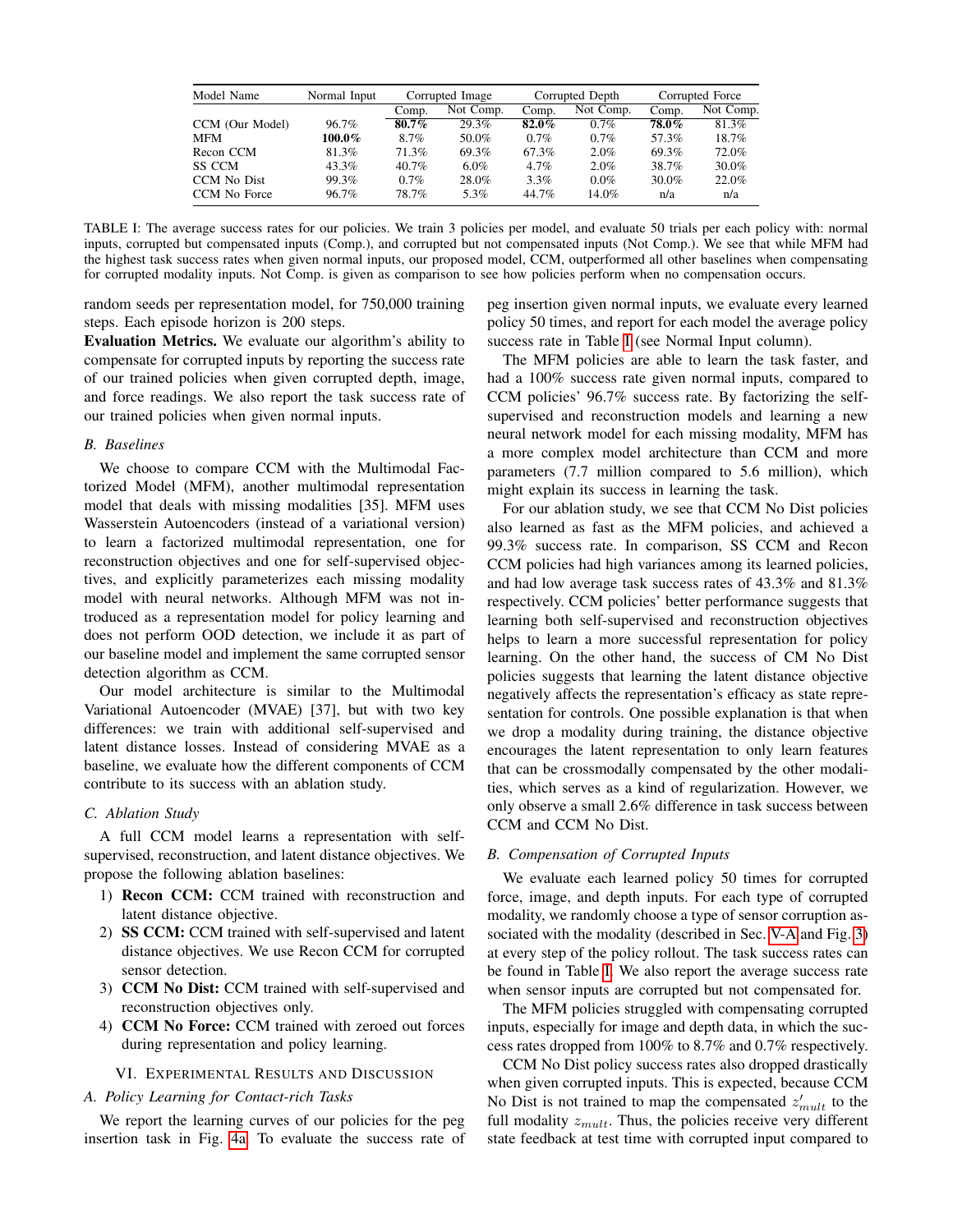<span id="page-5-0"></span>

#### (b) Latent L2 Distance

Fig. 4: (a) Training curves for reinforcement learning on the peg insertion task, 3 random seeds per model (b) We show in log-scale the latent L2 distance between full modality  $z_{mult}$  and compensated modality  $z'_{mult}$ , for different compensated modalities. CCM No Dist and MFM had relatively high latent L2 distances, providing an explanation why the two models struggled with compensation.

training with normal input. Both SS CCM and Recon CCM policies performed better than CCM No Dist when given corrupted inputs. However, the performances of SS CCM and Recon CCM in this experiment are upper-bounded by how well the policies trained with normal inputs.

Overall, CCM policies outperformed all others with corrupted sensor inputs. To better understand why CCM representations performed better than the others in crossmodal compensation, we analyze how well each model detects and compensates for corrupted inputs below.

# *C. Corrupted Reading Detection*

To study detection of corrupted sensor data, we use corruptions shown in Fig. [3](#page-3-2) and evaluate the AUROC for detecting them in the representation learning test set. As seen in Table [II,](#page-5-1) all models were able to detect corrupted depth data with an AUROC score of 1.0. Both MFM and CCM No Dist have lower AUROC scores for detecting corrupted Image and Force data than other models, but not by much.

Because CCM No Dist and MFM both had high AUROC for corrupted depth data detection, but failed to compensate for corrupted depth data during policy rollout, this suggests that CCM No Dist and MFM struggled with compensation rather than detection of corrupted inputs.

### *D. Latent Representation Distance*

We show the L2 distance between the full modality latent variable  $z_{mult}$  and the compensated latent variable  $z'_{mult}$  in Fig. [4b](#page-5-0) as evaluated on the test set for representation learning. While a small L2 distance does not guarantee successful

<span id="page-5-1"></span>

| Models          | Depth | Image | Force |
|-----------------|-------|-------|-------|
| CCM (Our Model) | 1.00  | 0.98  | 0.97  |
| <b>MFM</b>      | 1.00  | 0.97  | 0.89  |
| Recon CCM       | 1.00  | 0.98  | 0.98  |
| CCM No Dist     | 1.00  | 0.95  | 0.92  |
| CCM No Force    | 1.00  | 0.97  | n/a   |

TABLE II: AUROC for classifying if multimodal inputs had corrupted depth, image, or force data in our test data. We used a threshold reconstruction loss (comparing input data and reconstructed data) for each modality to perform corruption detection.

crossmodal compensation, it is a proxy measure for how well a model can compensate for corrupted modalities during policy rollout.

Notably, MFM and CCM No Dist have much higher latent distances than others. This explains their poor performance in compensating for corrupted inputs. Recon CCM had the lowest latent distances, explaining why Recon CCM policies had lower performance drop with corrupted inputs than CCM policies (on average, a 12% vs. a 16.5% drop). However, CCM policies had better normal input policy performance. In other words, the representations learned with CCM are able to balance good policy performance with normal inputs as well as crossmodal compensation with corrupted inputs.

#### *E. Redundant Information among Modalities*

Past works have demonstrated the ability to predict haptic information from vision and vice versa [23, 33], indicating that force and visual data share redundant information. In our results, we observe that CCM policies performed 3.3% better when using corrupted force input than when compensating for force, and Recon CCM performed 2.7% better when using corrupted force input than when compensating for it. This suggests the policies might be ignoring the force input.

Although these results show that the benefit of compensating for corrupted force information is limited when vision data is available, the results from our CCM No Force baseline show that force information helps compensate for corrupted depth and image inputs. CCM No Force has lower task success rates compared to CCM: 44.7% compared to 82% when compensating for corrupted depth, and 78.7% compared to 80.7% when compensating for corrupted images. It also results in higher latent distances when either visual input is missing.

#### VII. CONCLUSIONS

We introduced CCM, a self-supervised method for learning representations that crossmodally compensatse for corrupted inputs. By leveraging reconstruction losses, CCM can detect a variety of corrupted sensor inputs. Following detection, CCM rejects and discards the corrupted modality and use the remaining modalities to approximate the joint multimodal representation through crossmodal compensation. We showed that the policies learned with the CCM's representation is able perform a peg insertion task even when sensor inputs are corrupted. We compare CCM with other multimodal representation learning baselines, and perform a thorough analysis of how our model performs in detecting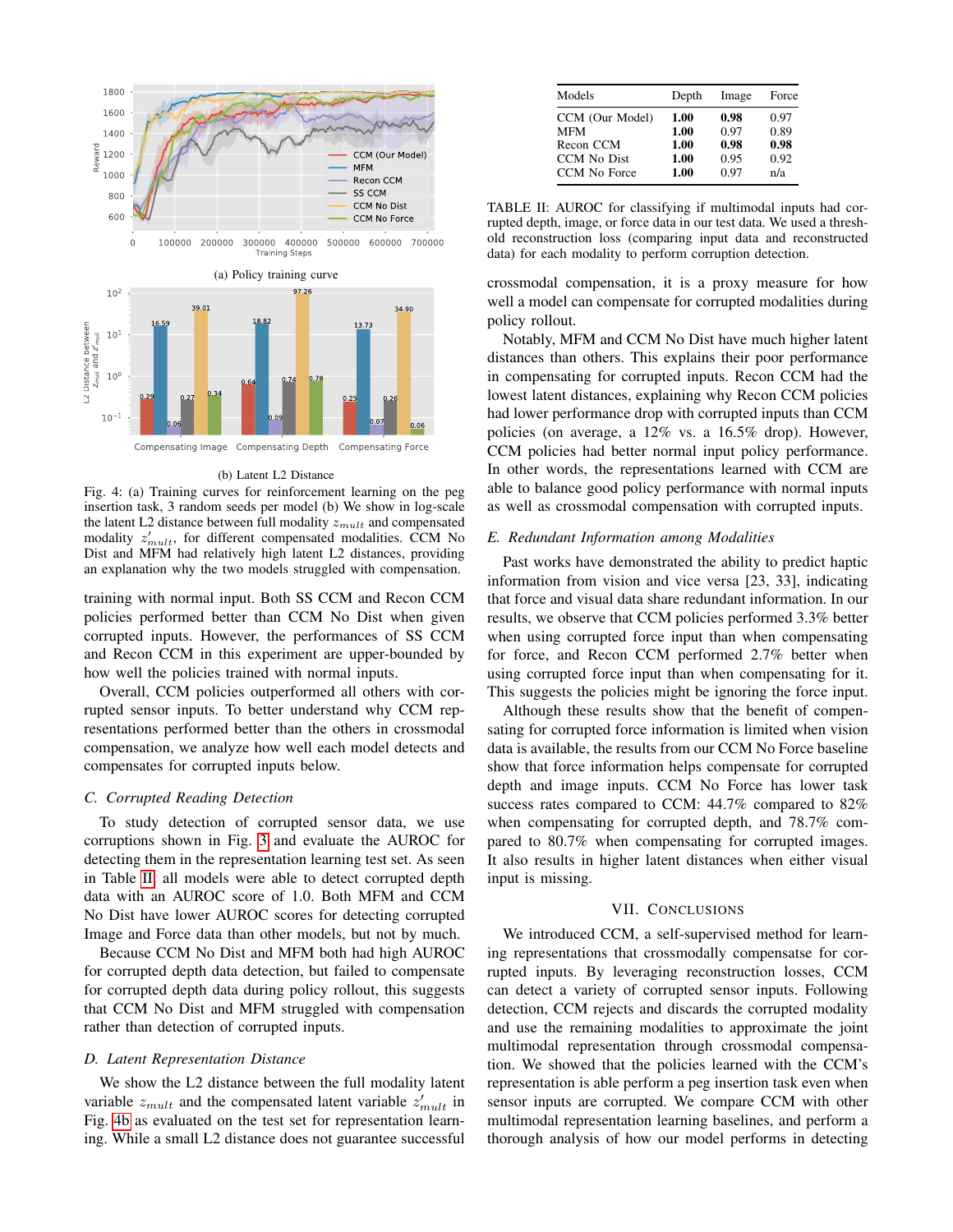corrupted sensor inputs and compensating for them. We find that our novel model outperforms all others for task completion with corrupted sensors.

#### **REFERENCES**

- [1] D. Alais and D. Burr, "The ventriloquist effect results from near-optimal bimodal integration," *Current biology*, vol. 14, no. 3, pp. 257–262, 2004.
- [2] M. Baart, B. C. Armstrong, C. D. Martin, R. Frost, and M. Carreiras, "Cross-modal noise compensation in audiovisual words," *Scientific reports*, vol. 7, p. 42 055, 2017.
- [3] T. Baltrušaitis, C. Ahuja, and L.-P. Morency, "Multimodal machine learning: A survey and taxonomy," *IEEE transactions on pattern analysis and machine intelligence*, vol. 41, no. 2, pp. 423–443, 2018.
- [4] Y. Bekiroglu, R. Detry, and D. Kragic, "Learning tactile characterizations of object- and pose-specific grasps," in *2011 IEEE/RSJ International Conference on Intelligent Robots and Systems*, 2011, pp. 1554–1560.
- [5] J. Bohg, "Multi-modal scene understanding for robotic grasping," Ph.D. dissertation, KTH Royal Institute of Technology, 2011.
- [6] J. Bohg, M. Johnson-Roberson, M. Björkman, and D. Kragic, "Strategies for multi-modal scene exploration," in *2010 IEEE/RSJ International Conference on Intelligent Robots and Systems*, IEEE, 2010, pp. 4509–4515.
- [7] R. Calandra, A. Owens, D. Jayaraman, J. Lin, W. Yuan, J. Malik, E. H. Adelson, and S. Levine, "More than a feeling: Learning to grasp and regrasp using vision and touch," *IEEE Robotics and Automation Letters*, vol. 3, no. 4, pp. 3300– 3307, 2018.
- [8] R. Chalapathy and S. Chawla, "Deep learning for anomaly detection: A survey," *arXiv preprint arXiv:1901.03407*, 2019.
- [9] M. O. Ernst and M. S. Banks, "Humans integrate visual and haptic information in a statistically optimal fashion," *Nature*, vol. 415, no. 6870, pp. 429–433, 2002.
- [10] A. Filos, P. Tigas, R. McAllister, N. Rhinehart, S. Levine, and Y. Gal, "Can autonomous vehicles identify, recover from, and adapt to distribution shifts?" *arXiv preprint arXiv:2006.14911*, 2020.
- [11] Y. Gao, L. A. Hendricks, K. J. Kuchenbecker, and T. Darrell, "Deep learning for tactile understanding from visual and haptic data," in *Robotics and Automation (ICRA), 2016 IEEE International Conference on*, IEEE, 2016, pp. 536–543.
- [12] T. Haarnoja, A. Zhou, P. Abbeel, and S. Levine, "Soft actor-critic: Off-policy maximum entropy deep reinforcement learning with a stochastic actor," *arXiv preprint arXiv:1801.01290*, 2018.
- [13] P. Jenmalm and R. S. Johansson, "Visual and somatosensory information about object shape control manipulative fingertip forces," *Journal of Neuroscience*, vol. 17, no. 11, pp. 4486– 4499, 1997.
- [14] R. S. Johansson and J. R. Flanagan, "Coding and use of tactile signals from the fingertips in object manipulation tasks," *Nature Reviews Neuroscience*, vol. 10, no. 5, pp. 345–359, 2009.
- [15] *Johansson coding*, [https : / / www . youtube . com /](https://www.youtube.com/watch?v=0LfJ3M3Kn80) [watch?v=0LfJ3M3Kn80](https://www.youtube.com/watch?v=0LfJ3M3Kn80).
- [16] G. Kahn, A. Villaflor, V. Pong, P. Abbeel, and S. Levine, "Uncertainty-aware reinforcement learning for collision avoidance," *arXiv preprint arXiv:1702.01182*, 2017.
- [17] D. P. Kingma and J. Ba, "Adam: A method for stochastic optimization," *arXiv preprint arXiv:1412.6980*, 2014.
- [18] A. Lambert, M. Mukadam, B. Sundaralingam, N. Ratliff, B. Boots, and D. Fox, "Joint inference of kinematic and force trajectories with visuo-tactile sensing," *arXiv preprint arXiv:1903.03699*, 2019.
- [19] M. A. Lee, Y. Zhu, P. Zachares, M. Tan, K. Srinivasan, S. Savarese, L. Fei-Fei, A. Garg, and J. Bohg, "Making sense of vision and touch: Learning multimodal representations for contact-rich tasks," *IEEE Transactions on Robotics*, pp. 1– 15, 2020.
- [20] M. A. Lee, B. Yi, R. Martín-Martín, S. Savarese, and J. Bohg, "Multimodal sensor fusion with differentiable filters," *arXiv preprint arXiv:2010.13021*, 2020.
- [21] M. A. Lee, Y. Zhu, K. Srinivasan, P. Shah, S. Savarese, L. Fei-Fei, A. Garg, and J. Bohg, "Making sense of vision and' touch: Self-supervised learning of multimodal representations for contact-rich tasks," in *2019 IEEE International Conference on Robotics and Automation (ICRA)*, 2019.
- [22] T. Lesort, N. Díaz-Rodríguez, J.-F. Goudou, and D. Filliat, "State representation learning for control: An overview," *Neural Networks*, vol. 108, pp. 379–392, 2018.
- [23] Y. Li, J.-Y. Zhu, R. Tedrake, and A. Torralba, "Connecting touch and vision via cross-modal prediction," in *Proceedings of the IEEE Conference on Computer Vision and Pattern Recognition*, 2019, pp. 10 609–10 618.
- [24] G.-H. Liu, A. Siravuru, S. Prabhakar, M. Veloso, and G. Kantor, "Learning end-to-end multimodal sensor policies for autonomous navigation," *arXiv preprint arXiv:1705.10422*, 2017.
- [25] S. G. Lomber, M. A. Meredith, and A. Kral, "Cross-modal plasticity in specific auditory cortices underlies visual compensations in the deaf," *Nature neuroscience*, vol. 13, no. 11, pp. 1421–1427, 2010.
- [26] R. Martín-Martín and O. Brock, "Building kinematic and dynamic models of articulated objects with multi-modal interactive perception," in *2017 AAAI Spring Symposium Series*, 2017.
- [27] R. Martín-Martín and O. Brock, "Cross-modal interpretation of multi-modal sensor streams in interactive perception based on coupled recursion," in *2017 IEEE/RSJ International Conference on Intelligent Robots and Systems (IROS)*, IEEE, 2017, pp. 3289–3295.
- [28] R. Martín-Martín, M. Lee, R. Gardner, S. Savarese, J. Bohg, and A. Garg, "Variable impedance control in end-effector space. an action space for reinforcement learning in contact rich tasks," in *Proceedings of the International Conference of Intelligent Robots and Systems (IROS)*, 2019.
- [29] R. McAllister, G. Kahn, J. Clune, and S. Levine, "Robustness to out-of-distribution inputs via task-aware generative uncertainty," in *2019 International Conference on Robotics and Automation (ICRA)*, IEEE, 2019, pp. 2083–2089.
- [30] H. Pham, P. P. Liang, T. Manzini, L.-P. Morency, and B. Póczos, "Found in translation: Learning robust joint representations by cyclic translations between modalities," in *Proceedings of the AAAI Conference on Artificial Intelligence*, vol. 33, 2019, pp. 6892–6899.
- [31] C. Richter and N. Roy, "Safe visual navigation via deep learning and novelty detection," 2017.
- [32] J. Sinapov, C. Schenck, and A. Stoytchev, "Learning relational object categories using behavioral exploration and multimodal perception," in *Robotics and Automation (ICRA), 2014 IEEE International Conference on*, IEEE, 2014, pp. 5691–5698.
- [33] K. Takahashi and J. Tan, "Deep visuo-tactile learning: Estimation of tactile properties from images," in *2019 International Conference on Robotics and Automation (ICRA)*, IEEE, 2019, pp. 8951–8957.
- [34] Z.-X. Tan, H. Soh, and D. C. Ong, "Factorized inference in deep markov models for incomplete multimodal time series," *arXiv preprint arXiv:1905.13570*, 2019.
- [35] Y.-H. H. Tsai, P. P. Liang, A. Zadeh, L.-P. Morency, and R. Salakhutdinov, "Learning factorized multimodal representations," *arXiv preprint arXiv:1806.06176*, 2018.